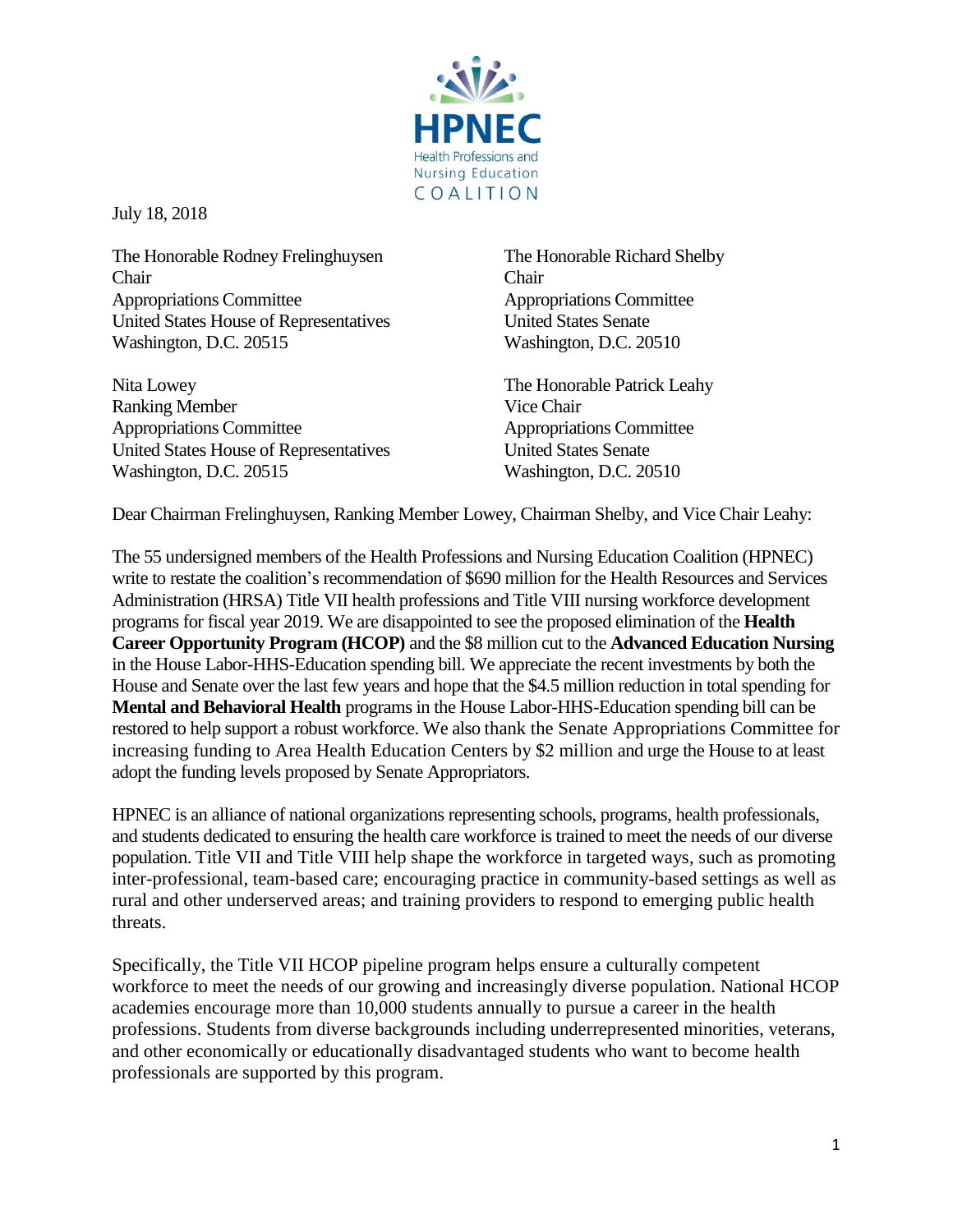Likewise, cuts to Advanced Education Nursing (AEN) programs, are counterproductive, especially as the nation's demand for healthcare rises. AEN grants provide the opportunity to innovate so that advanced practice registered nurses, nurse educators and other nurses requiring a master's or doctoral degree through traineeships, can meet the health care needs our communities are facing today and in the future. Of the graduating students in academic year 2016-2017 who received the programs traineeship dollars, over 50% reported they planned to pursue employment in medically underserved areas.

As we face nationwide health professional shortages, it is crucial that we enhance the federal commitment to the programs that help the next generation of providers stay ahead of the increasing health care challenges of our country. While HPNEC recognizes the difficulty you face in the constrained budget environment, we urge you to ensure the U.S. health workforce is equipped to address the nation's health care complexities by providing \$690 million for Titles VII and VIII in FY 2019.

Sincerely,

Academic Pediatric Association American Academy of Family Physicians American Academy of PAs American Academy of Pediatric Dentistry American Academy of Pediatrics American Association of Colleges of Nursing American Association of Colleges of Osteopathic Medicine American Association of Colleges of Pharmacy American Association of Colleges of Podiatric Medicine American Association of Nurse Practitioners American College of Osteopathic Internists American College of Physicians American College of Preventive Medicine American Dental Association American Dental Education Association American Dental Hygienists' Association American Geriatrics Society American Medical Student Association American Organization of Nurse Executives American Pediatric Society American Psychological Association American Public Health Association American Society for Clinical Laboratory Science Association of American Medical Colleges Association of American Veterinary Medical Colleges Association of Chiropractic Colleges Association of Departments of Family Medicine Association of Family Medicine Residency Directors Association of Medical School Pediatric Department Chairs